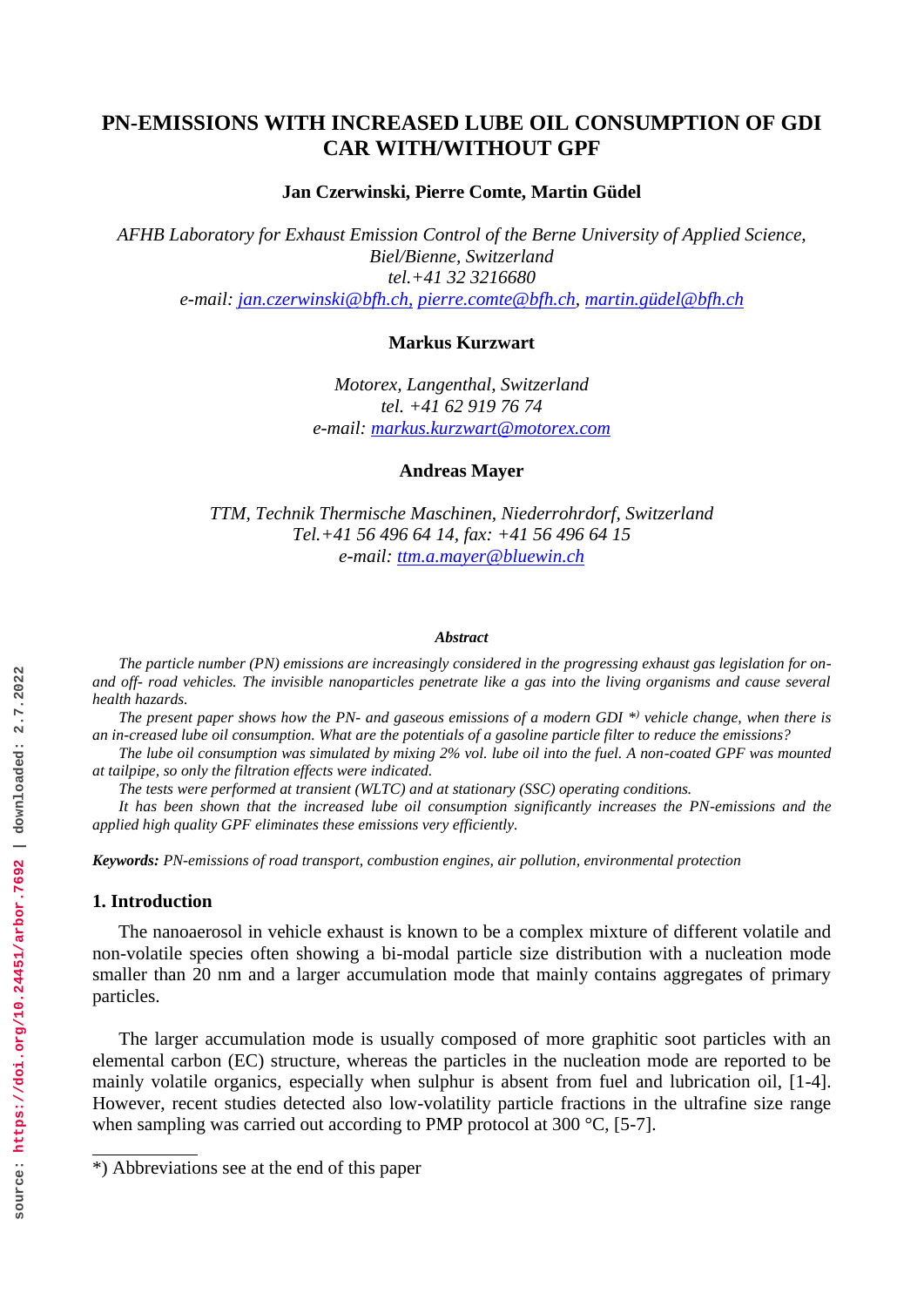These particles are suspected to be nucleated metal oxides originating from metal additives in lubrication oil or fuels [8-11]. The formation of this particulate fraction was especially observed when the soot content was low as in idle condition of diesel vehicles. These particles mainly appear in the ultrafine size rage <23 nm. While the mass contribution of these ultrafine particles in vehicle emissions is very low, their contribution to the number concentration is significant.

Studies for gasoline fuelled internal combustion engines pointed out that also this vehicle class can emit remarkable amounts of particles, [6, 12, 13]. Especially gasoline direct injection technology (GDI) shows particle number (PN) emissions significantly higher than modern diesel cars equipped with best available DPF technology.

The nanoparticles emissions are produced especially at cold start and warm-up conditions and at a dynamic engine operation, [14]. The lube oil contributes to this emission in the sense of number concentrations in nuclei mode and composition, [8, 9, 10].

The investigations in present paper were performed at AFHB (Laboratories for IC-Engines and Exhaust Emission Control of the Berne University of Applied Sciences, Biel CH) as a part of the network project GasOMeP, together with the Swiss Research Institutions: EMPA, FHNW and PSI.

The objectives were to demonstrate the influences of increased lube oil consumption on the emissions, to show the effect of high quality exhaust gas filtration and to state if the different characteristics of lube oil will show measurable effects?

## **2. Test vehicle, fuel and lubricants**

### **2.1 Test vehicle data**

The tests on gasoline vehicle (GDI) were per-formed with a Seat Leon 1.4 TSI. This vehicle was operated with gasoline, in original condition (3WC) and with lube oil blended to the fuel, which simulated the increased lube oil consumption.

The vehicle is presented in Fig. 1 and Tab. 1.



*Fig. 1. Seat Leon 1.4 TSI ST*

| <b>Model and year</b>            | Seat Leon 1.4 TSI ST/            |
|----------------------------------|----------------------------------|
| Type of engine                   | <b>CZEA</b>                      |
| Number and<br>arrangement of     | $4/$ in line                     |
| Displacement                     | 1395 $cm3$                       |
| Power                            | 110 kW @ 6000 min <sup>-1</sup>  |
| Torque                           | 250 Nm @ $1500 \text{ min}^{-1}$ |
| Injection                        | Gasoline / DI                    |
| Turbocharging                    | Yes                              |
| Curb weight                      | 1287 kg                          |
| Gross vehicle weight             | 1830 kg                          |
| Drive wheel                      | Front-wheel drive                |
| Gearbox                          | m6                               |
| First registration /<br>mileage  | 13.11.2014 / 27880 km            |
| Exhaust standard                 | EURO 6b                          |
| Exhaust aftertreatment<br>system | $O_2$ -Sonde, TWC                |

*Tab. 1. Technical data of tested vehicle*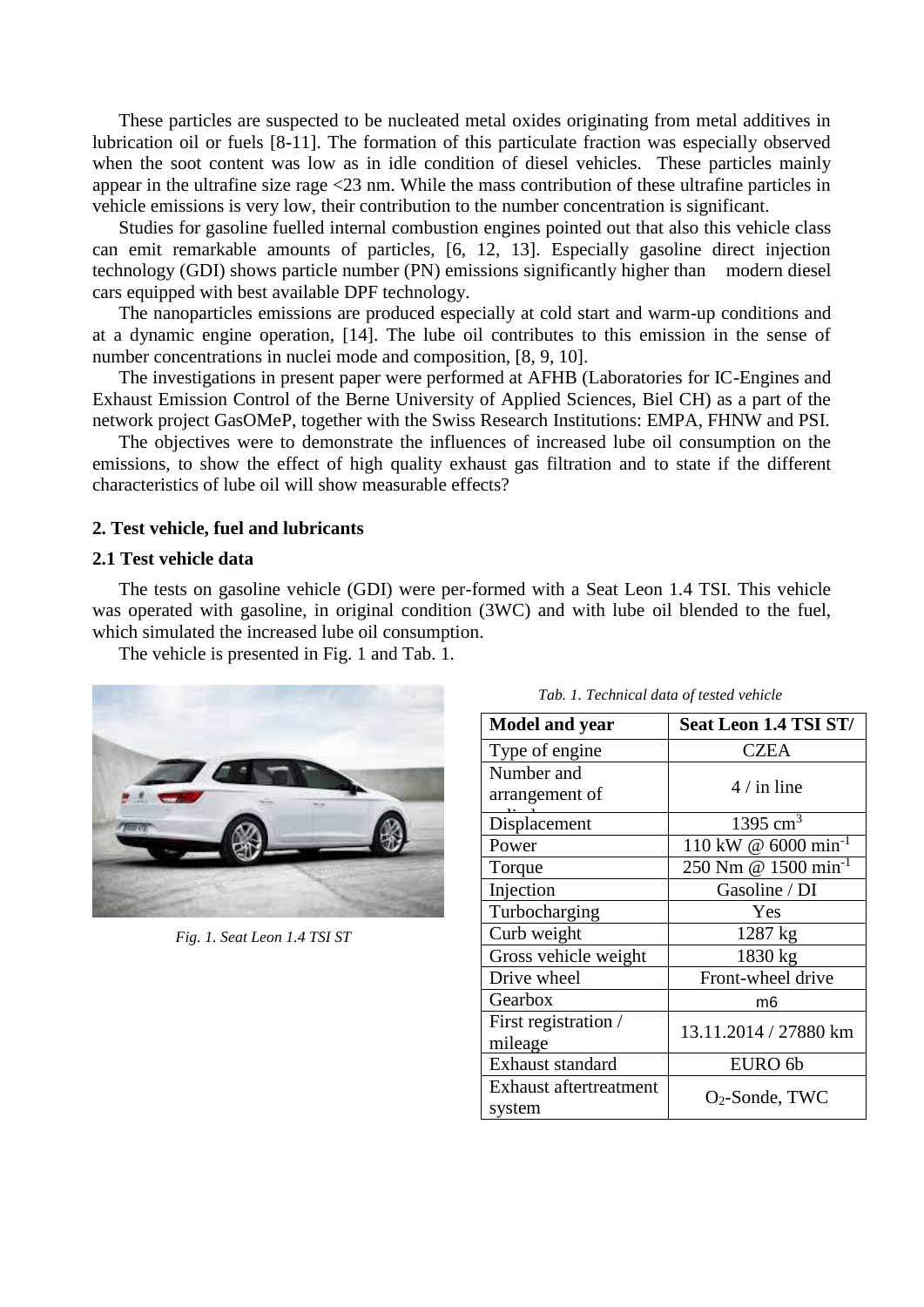## **2.2 Fuel**

The gasoline used was from the Swiss market, RON 95, according to SN EN228. A bigger charge of gasoline was purchased for the project and it was analyzed at INTERTEC Laboratory. The most important data are given in Table 2.

### **2.3 Lubricants**

In the present tests the lube oil of the engine was not changed and analyzed – it was the lube oil recommended by the manufacturer Vapoil SAE 5W-30.

For the simulation of increased oil consumption by adding it to the fuel two other lube oils, manufactured and analysed at Motorex, CH, were used. See Table 3 for the results of analysis.

These lube oils were selected in order to enable the testing with high "H" ( $\leq 1.2\%$ ) or with low "L"  $(\leq 0.5\%)$  content of ashes and metals. They have a unified HC-matrix (hydrocrack) and equal viscosity. This choice makes the influence of ashes and metals on the PN more visible.

| <b>Property</b>                       | Unit              | <b>Result</b> |
|---------------------------------------|-------------------|---------------|
| Density (at $15^{\circ}$ C)           | kg/m <sup>3</sup> | 736.1         |
| Vapor pressure (at<br>$37.8$ °C)      | kPa               | 67.3          |
| <b>Research Octan Number</b><br>(RON) |                   | 95.6          |
| Oxygen content                        | $%$ (m/m)         | 1.0           |
| Sulfur content                        | mg/kg             | < 1.0         |
| Pb Leed                               | mg/L              | < 1.0         |
| Ca Calcium                            | mg/kg             | < 1.0         |
| Fe Iron                               | mg/kg             | < 1.0         |
| Mg Magnesium                          | mg/kg             | < 1.0         |
| Mn Manganese                          | mg/kg             | < 1.0         |
| P Phosphorus                          | mg/kg             | < 1.0         |
| Zn Zink                               | mg/kg             | < 1.0         |
| Na Natrium                            | mg/kg             | < 1.0         |
| <b>K</b> Potasium                     | mg/kg             | < 1.0         |
| Distillation (at 101.3 kPa)           |                   |               |
| start                                 | $\rm ^{\circ}C$   | 34            |
| $\bullet$ 10% Vol                     | $\rm ^{\circ}C$   | 48            |
| $\bullet$ 50% Vol                     | $\rm ^{\circ}C$   | 75            |
| $\bullet$ 90% Vol                     | $\rm ^{\circ}C$   | 142           |
| end                                   | $\rm ^{\circ}C$   | 174           |

*Tab. 2. Data of gasoline*

| <b>Property</b>               | <b>ACEA</b><br>C <sub>4</sub><br><b>SAE</b><br>5W/30 | <b>ACEA</b><br>A3/B4<br><b>SAE</b><br>5W/30 |                                       |
|-------------------------------|------------------------------------------------------|---------------------------------------------|---------------------------------------|
| Viscosity kin 40°C            | 68.5                                                 | 69.7                                        | $mm^2/s$                              |
| Viscosity kin $100^{\circ}$ C | 11.96                                                | 11.90                                       | $mm^2/s$                              |
| Viscosity index               | 172.5                                                | 168.0                                       |                                       |
| Density 20°C                  | 852.4                                                | 855.0                                       | $\frac{\text{kg/m}^3}{\text{kg/m}^3}$ |
| Flamepoint                    | $\geq 200$                                           | $\geq 200$                                  | $\rm ^{\circ}C$                       |
| <b>Total Base Number</b>      | 7.4                                                  | 10.2                                        | mg                                    |
| Sulfur ashes                  | 400                                                  | 1200                                        | mg/kg                                 |
| Sulfur                        | 1770                                                 | 3376                                        | mg/kg                                 |
| Mg                            | 21                                                   | 66                                          | mg/kg                                 |
| Zn                            | 517                                                  | 1117                                        | mg/kg                                 |
| Ca                            | 1219                                                 | 3106                                        | mg/kg                                 |
| P                             | 458                                                  | 926                                         | mg/kg                                 |
| Sum S to P                    | 3985                                                 | 8591                                        | mg/kg                                 |

 $\sqrt{1}$  **61 22** 

 $\sqrt{H}$ 

# **3. Test methods and instrumentation**

The vehicle was tested on a chassis dynamometer at constant speeds and in the dynamic driving cycles WLTC, with cold & warm engine.

The test series were:

- state of origin (gasoline, 3WC)
- addition of 2% lube oil "H" to fuel
- addition of  $2\%$  lube oil "H" to fuel + GPF
- addition of 2% lube oil "L" to fuel.

*Tab. 3. Analysis data of the used lube oils*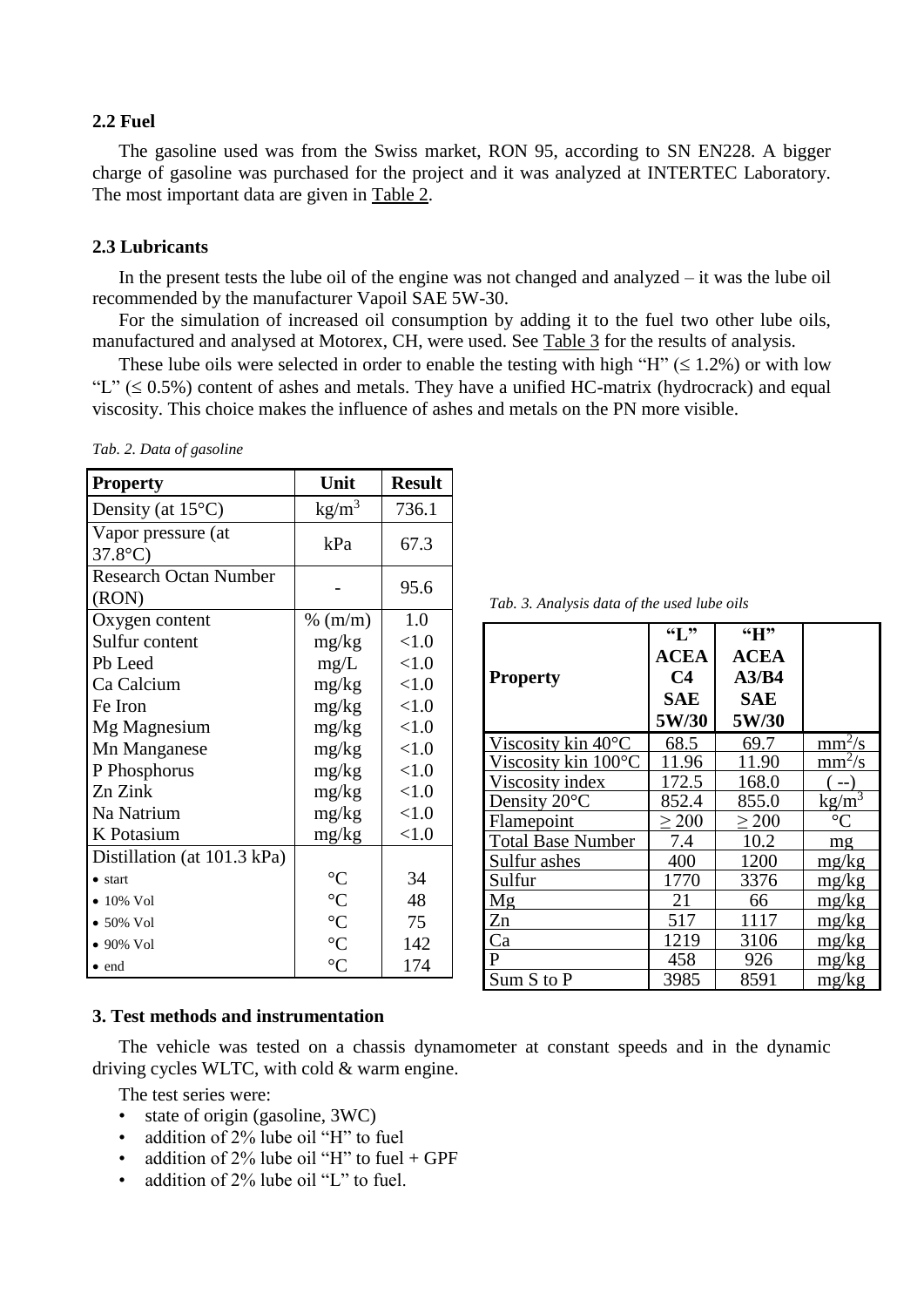The driving resistances of the test bench were set according to the legal prescriptions, responding to the horizontal road.

The test equipment for regulated exhaust gas emissions (CO, HC,  $NO<sub>x</sub>$ ,  $O<sub>2</sub>$ ,  $CO<sub>2</sub>$ ) fulfils the requirements of the Swiss and European exhaust gas legislation.

The dilution ratio DF in the CVS-dilution tunnel is variable and can be controlled by means of the  $CO<sub>2</sub>$ -analysis.

## **3.1 FTIR**

FTIR (Fourier Transform Infrared) Spectrometer (AVL SESAM) offers the possibility of simultaneous, time-resolved measurement of approx. 30 emission components – among others: NO, NO2, NOx, NH3, N2O, HCN, HNCO, HCHO.

### **3.2 Nanoparticle analysis**

The measurements of NP size distributions were con-ducted with different SMPS-systems, which enabled different ranges of size analysis:

SMPS: DMA TSI 3081 & CPC TSI 3772 (10-429 nm) nSMPS: nDMA TSI 3085 & CPC TSI 3776 (2-64 nm).

For the dilution and sample preparation an ASET sys-tem from Matter Aerosol was used, (ASET  $\ldots$  aerosol sampling  $\&$  evaporation tube). This system contains:

- Primary dilution air MD19 tunable minidiluter (Matter Eng. MD19-2E).
- Secondary dilution air dilution of the primary diluted and thermally conditioned measuring gas on the outlet of evaporative tube.
- Thermoconditioner (TC) sample heating at 300 °C.

In the tests the gas sample for the NP-analysis was taken from the undiluted exhaust gas at tailpipe for stationary operation (SMPS) or from the diluted exhaust gas in CVS-tunnel at transient operation (CPC).

#### **3.5 Driving cycles**

The steady state cycle (SSC) consists of 20 min-steps at 95, 61, 45, 26 km/h and idling, performed in the sequence from the highest to the lowest speed.

The approach to find a homogenized world-wide driving cycle was successfully finished with the development of the homogenized WLTP world-wide light duty test procedure. The WLTC (world-wide light duty test cycle) represents typical driving conditions around the world.

This cycle (Fig. 2) has been used also in this study. It represents different driving conditions: urban, rural, highway and extra-highway.

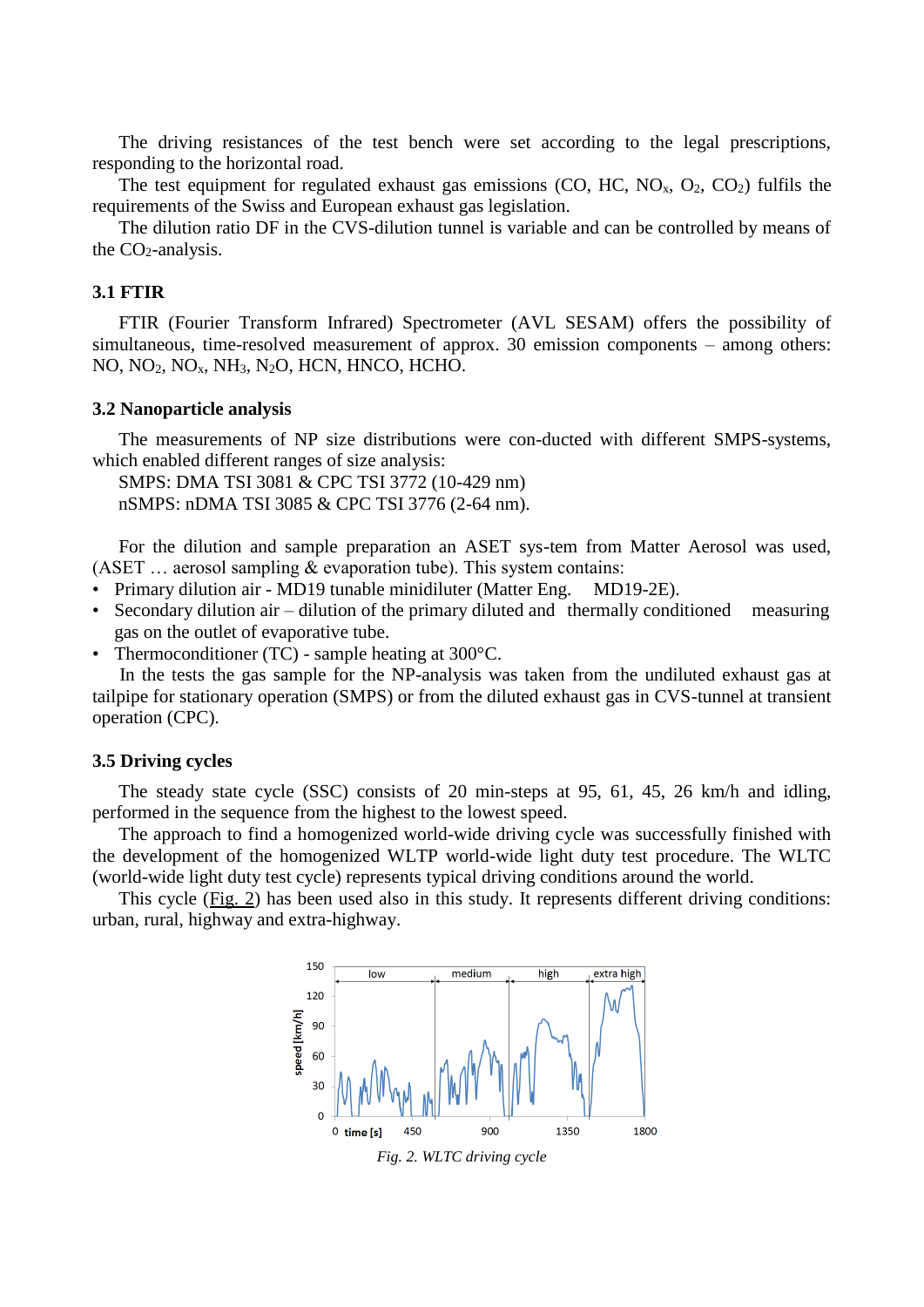### **4. Results**

Fig. 3 represents the comparison of limited gaseous emissions CO, HC, and  $NO<sub>x</sub>$  in WLTC warm (averages of 3 cycles). The average emission levels with fuels containing lube oil are generally higher than the refe-rence (gasoline). This is to explain with the higher content of heavy HC, their influence on chemistry of exhaust gases and on the Lambda regulation. There are, nevertheless, significant differences of CO- and HC-values between ""2% H" and "2% H + GPF". The questions arise: how repetitive are the CO peak values in WLTC? Can the GPF be responsible for the observed effects?

With this configuration  $(2\%$  "H" + GPF) 30 WLTC with 3 cold starts were performed in the frame of another project. This gave the opportunity to consider the above questions. In Fig. 4 the peak CO-values, which were attained in the successive WLTC's are represent-ed. The values "cold start" are at the beginning of the cycles "1", but the other peak values happen usually in the high speed / high acceleration periods of the cycle that means they are not dependent on the "cold start". Also the "cold start" value from the 2nd day, which is represented in Fig. 4 seems to be exceptional. Finally, it can be stated, that the extreme CO-values are not connected to the GPF and they represent some coincidental and random states of the system (mixture preparation, λregulation, OBD-control, state of catalyst) of this vehicle. The influence of driver is unlikely, but cannot be excluded.

The results in SSC (not presented in this paper) confirm the highest CO  $\&$  HC values with lube oil "H".



Fig. 5 compares the integral average values of non-legislated gaseous components in a single WLTC warm. There is a clear increase of NH<sub>3</sub> with fuels containing lube oil. This is a result from both influences: oil chemistry and impact of the oil on the Lambda regulation (more Lambda rich "excursions" provoke more NH<sub>3</sub>).

The emissions of NO<sub>2</sub>, N<sub>2</sub>O, HCHO and MeCHO are negligible.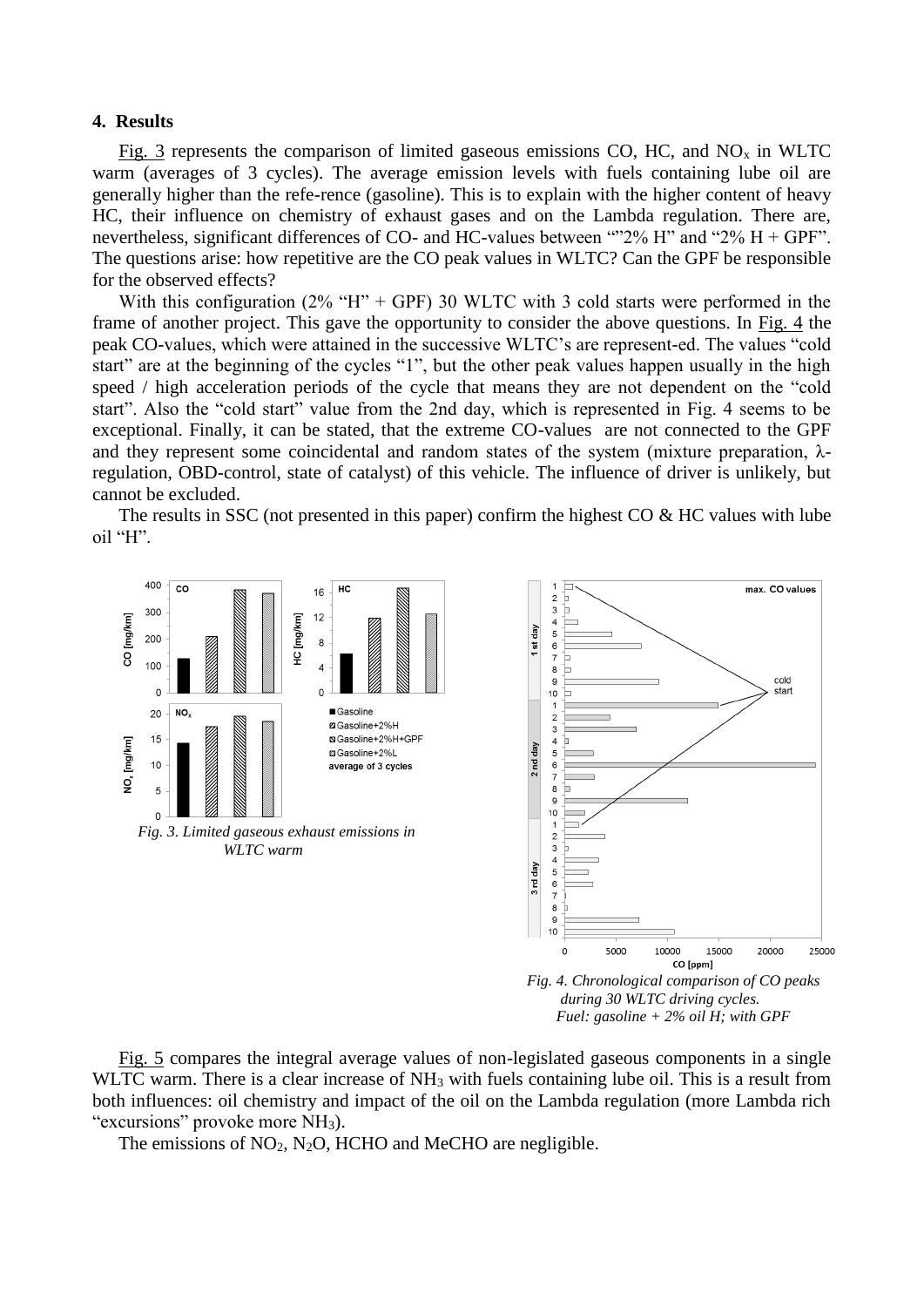In previous research of  $NH_3$  emissions on gasoline vehicles, [19], was found that certain  $NH_3$ peaks in the repeated transient cycle (WLTC) appear randomly, while the NH3-peaks connected with the acceleration events in the high-speed part of the cycle appear regularly, but of course with an extremely varying intensity. This means that the NH3-emissions are irregular even in the repeating operating conditions. Additionally to the rich Lambda excursions and high exhaust temperatures further reasons for the  $NH_3$ -fluctuations are the store/release effect of  $NH_3$  and  $NH_3$ precursor substances in the exhaust system and especially in the catalyst.

Considering this together with the emission variability represented in Fig. 4 the authors presume, that the NH<sup>3</sup> values in Fig. 5 are generally overlapped by the emission fluctuation.



*Figure 5: Non-legislated gaseous emissions in WLTC warm*



Fig. 6 represents the average PN-emission (WLTC averages of 3 cycles, SSC single cycle). It is demonstrated in this figure that the fuel variant "2% H" in-creases the nanoparticle emissions a little bit more than the fuel variant "2% L". The applied, non-catalytic gasoline particle filter (GPF) eliminates very efficiently the nanoparticle counts.

Fig. 7 gives an exemplary comparison of SMPS particle size distribution (PSD) with the three fuel variants (gasoline, "H" and "L").

SMPS size spectra with 2% lube oil "H" have maxima, which are by 1-2 orders of magnitude higher than in "state of reference" and these maxima are at lower sizes: example at 95 km/h maximum of PSD at 20nm, reference at 70nm. These are typical signs of nanoparticles originating from the lube oil, which was added to the fuel, like in the 2-stroke engines with lost oil lubrication.

Comparing the fuel variants "L" and "H" – there are tendencies of higher nuclei mode and lower sizes with lube oil "L" at 95 km/h. At 45 km/h and idling there are slightly lower peak values and lower median diameters. All that indicates the differences between the two lube oils "L" and "H".

The progress of spontaneous condensation, which determinates the nuclei mode depends on the condensing substances, but also on the availability of condensation kernels. With the lube oil containing high amount of metals the probability of triggering the condensation is higher and bigger particle sizes can be developed.

At the bottom of Fig. 7 the total particle number (TPN) emissions in WLTC (averages of 3 cycles) are represented. This confirms the previous remarks that the lube oil "L" increases the PNemissions less than the lube oil "H".

Fig. 8 demonstrates an impressing reduction of particle count concentrations (SMPS at two chosen stationary operating points) and of TPN (in WLTC warm) by means of GPF.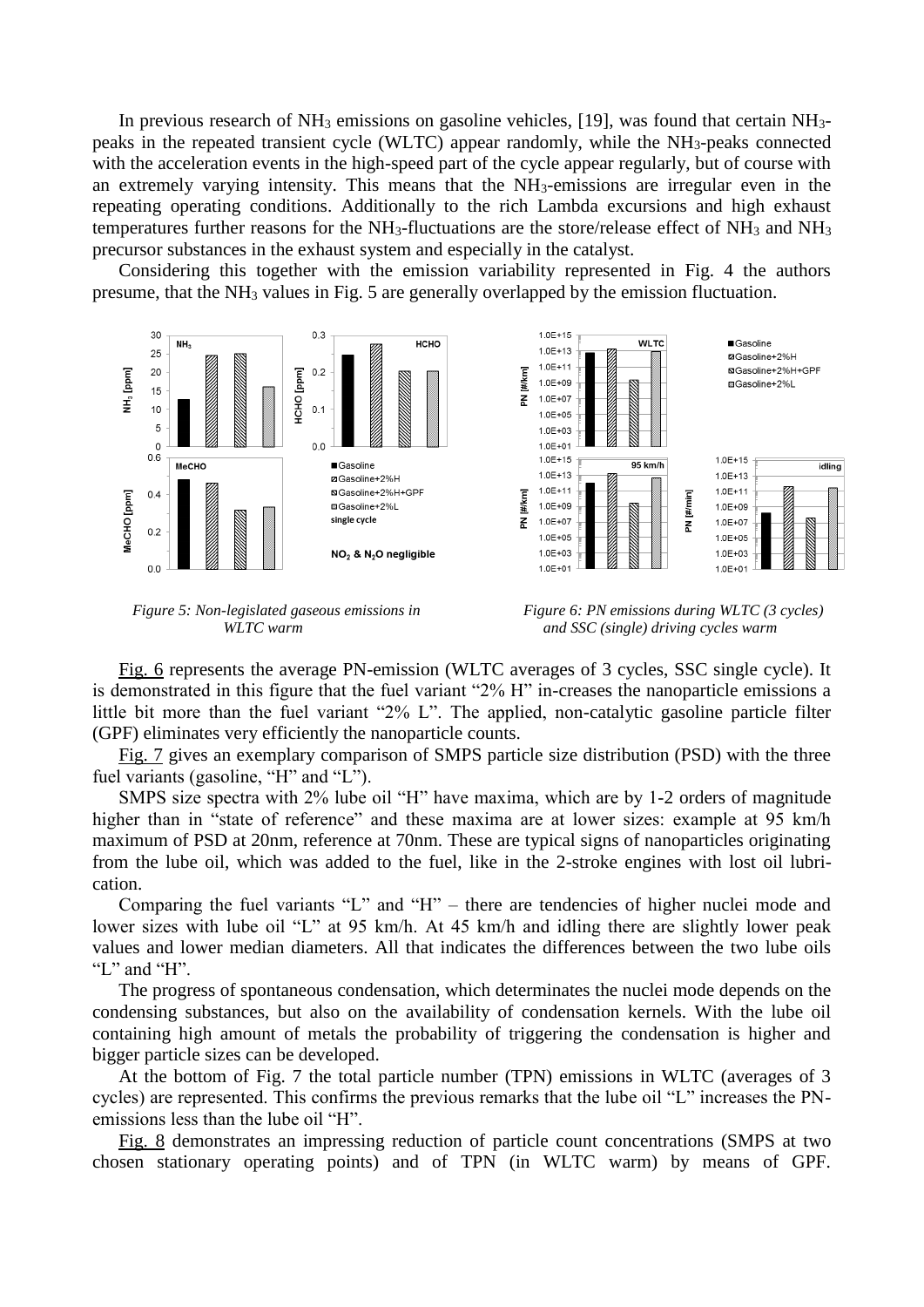

*Fig. 7. Effect of increased lube consumption fuel: gasoline & gas. + 2% oil H… «high», L… «low» metals & ashes in lube oil*



*Fig. 9. Example of PSD's with SMPS & nSMPS and particle counts filtration efficiency (PCFE)*



*Fig. 8. Effect of GPF with increased lube oil consumption . Fuel: gasoline + 2% oil H; with & w/o GPF*

This reduction is by approximately 4 orders of magnitude and sets the particle count concentrations down to or below the ambient level.

The measurements of all PSD's at constant speeds were simultaneously performed with two systems SMPS (size range 10-429 nm) and nano-SMPS (size range 2-64 nm).

Generally there is a very good accordance of PSD's measured with both systems SMPS and nSMPS in the common size range (10-64 nm). Fig. 9 shows an example of scans with and without GPF. It confirms the excellent accordance of scans with both systems, it also confirms very good particle count filtration efficiency (PCFE) of the tested GPF and it particularly shows the total elimination of nanoparticles with sizes below 30 nm. In the whole test program there are no PC in the sizes below 6 nm and the PC in the size range 6 to 10 nm can be considered as negligible.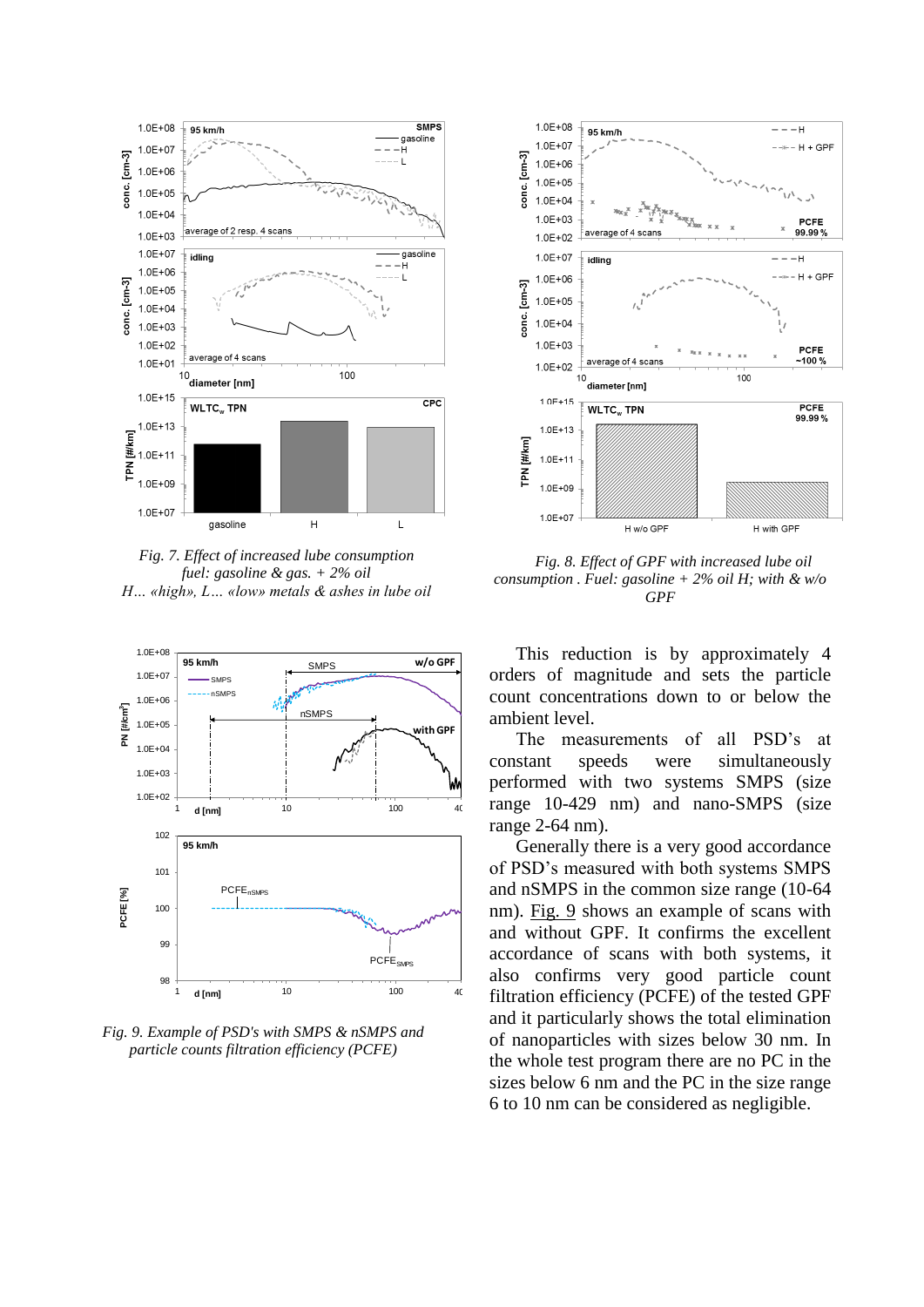# **5. Conclusions**

The obtained results allow following summarizing statements:

- the increased lube oil consumption increases emissions of CO and HC, it can have impact on Lambda regulation and contributes to increased NH3-values,
- with all fuels: gasoline, gasoline  $+$ "H" and gasoline  $+$ "L" there are no emissions of nitric dioxide NO<sub>2</sub>, of nitrous oxide N<sub>2</sub>O and negligible emissions (<1ppm) of aldehyde HCHO and of acetaldehyde MeOH,
- with increasing constant speed the NP-emissions increase for the investigated car; at idling there is the lowest NP-emission (1-2 orders of magnitude lower than with engine load),
- with addition of lube oil to the fuel (simulating the increased lube oil consumption) there is an increase of PN-emissions by approximately 2 orders of magnitude,
	- lube oil "H" increases PN by 2 orders of magnitude,
	- lube oil "L" increases PN a little less (1 to 1.5 orders of magnitude),
- the lube oil composition (HC-matrix and content of metals) influences slightly the particle size distributions,
- an efficient GPF eliminates the nanoparticles and lowers PN by 4 orders of magnitude.

## **6. Acknowledgements**

The authors want to express their gratitude to the institutions, which financially supported the activities: Swiss Federal Office of Environment, Swiss Federal Office of Energy, Swiss Oil and Swiss Lubes.

## **References**

- [1] Sgro, L.A., et al., *Investigating the origin of nuclei particles in GDI engine exhaust,* Combustion and Flame, 2012. 159(4): p. 1687-1692.
- [2] Burtscher, H., *Physical characterization of particulate emissions from diesel engines*, a review. Journal of Aerosol Science, 2005. 36(7): p. 896-932.
- [3] Ulrich, A. and Wichser, A., *Analysis of additive metals in fuel and emission aerosols of diesel vehicles with and without particle traps*, Analytical and Bioanalytical Chemistry, 2003. 377(1): p. 71-81.
- [4] Hu, S., et al., *Metals emitted from heavy-duty diesel vehicles equipped with advanced PM and NO<sup>x</sup> emission controls*, Atmospheric Environment, 2009. 43(18): p. 2950-2959.
- [5] Mayer, A., Czerwinski, J.; Ulrich, A.; Mooney, J.J., *Metal-Oxide Particles in Combustion Engine Exhaust*, SAE Technical Paper 2010-01-0792.
- [6] Mayer, A.; Czerwinski, J.; Kasper, M.; Ulrich, A.; Mooney, J.J., *Metal Oxide Particle Emissions from Diesel and Petrol Engines*, SAE Technical Paper 2012-01-0841.
- [7] Ulrich, A., et al., *Particle and metal emissions of diesel and gasoline engines are particle filters appropriate measures?* Proceedings of the 16th ETH Conference on Combustion Generated Nanoparticles 2012.
- [8] Buchholz, B. A.; Dibble R. W.; Rich, D.; Cheng, A.S. (Ed).,. *Quantifying the contribution of lubrication oil carbon to particulate emissions from a diesel engine,* SAE Technical Paper 2003-01-1987.
- [9] Sonntag, D. B.; Bailey, Ch. R.; Fulper, C. R.; Baldauf, R.W., *Contribution of Lubricating Oil to Particulate Matter Emissions from Light-Duty Gasoline Vehicles in Kansas City*, Environment Science & Technology, 27. Febr. 2012.